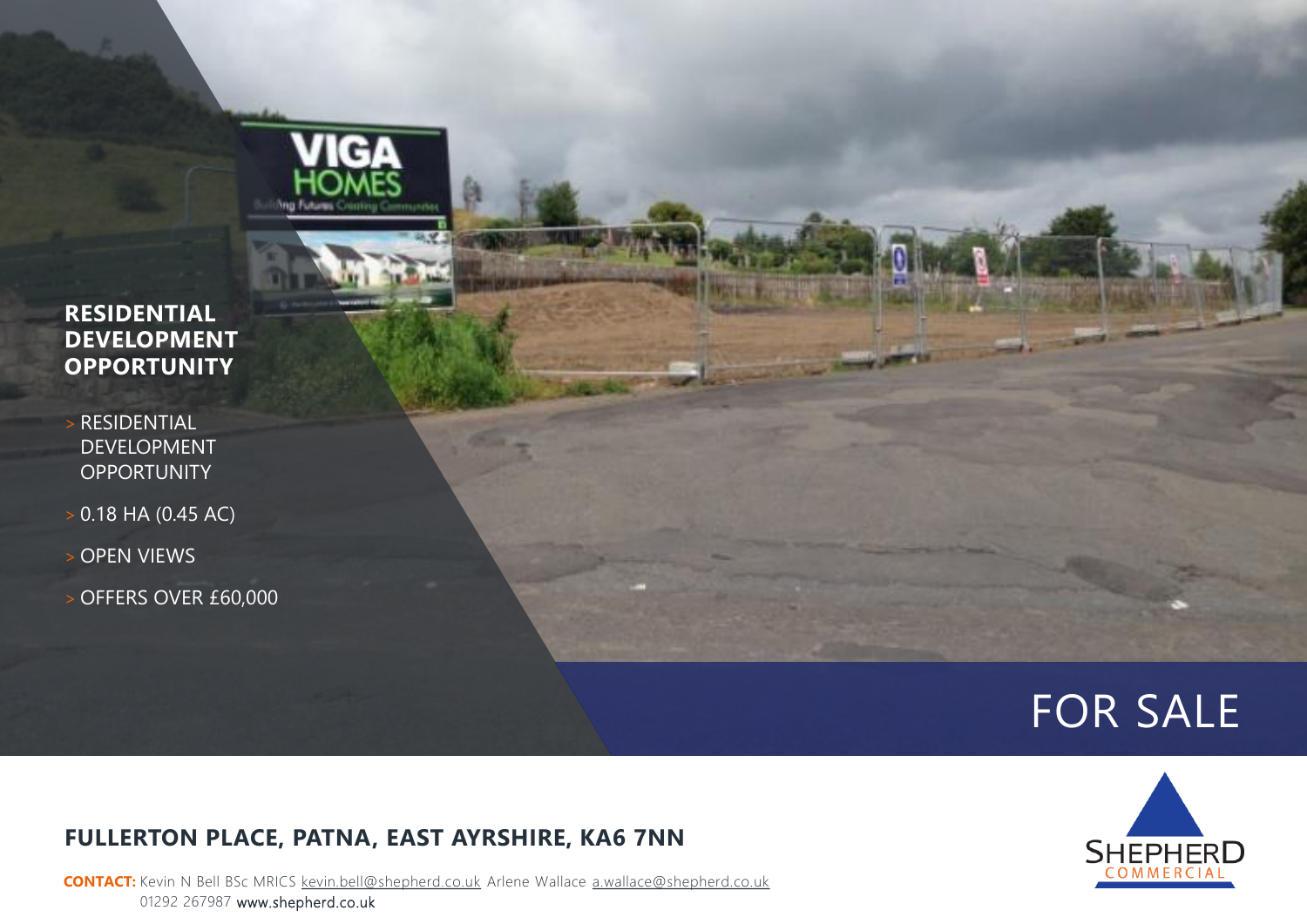## **LOCATION**

The subjects are located in an elevated position to the west most boundary of Patna close to the local cemetery.

Patna lies in the East Ayrshire Council area on the A713 around 9 miles south east of Ayr and with a resident population of around 2,200

# **THE SITE**

The site is broadly regular in shape slopes gently upward from east to west accessed from Fullerton Place with open views to the east.

The site area is approximately 0.18 hectares (0.45 acres)

### **PLANNING**

Planning Consent for a development of six villas was granted by East Ayrshire Council under Reference 17/0266/PP on 26th October 2017. A copy is available upon request.

## **PRICE**

Offers over £60,000 are invited.

## **COSTS**

Each party will be responsible for their own legal costs incurred in the transaction.

## **VALUE ADDED TAX**

All prices, rents and premiums, where quoted, are exclusive of VAT.

Prospective purchasers/lessees are advised to satisfy themselves independently as to the incident of Value Added Tax in respect of this transaction.

## **ANTI MONEY LAUNDERING REGULATIONS**

The Money Laundering, Terrorist Financing and Transfer of Funds (Information on the Payer) Regulations 2017 came into force on the 26<sup>th</sup> June 2017. This now requires us to conduct due diligence not only on our client but also on any purchasers or occupiers. Once an offer has been accepted, the prospective purchaser(s)/occupier(s) will need to provide, as a minimum, proof of identity and residence and proof of funds for the purchase, before the transaction can proceed.











#### **For further information or viewing arrangements please contact the sole agents:**

Shepherd Chartered Surveyors 22 Miller Road, Ayr, KA7 2AY 01292 267987 Kevin N Bell BSc MRICS [kevin.bell@shepherd.co.uk](mailto:kevin.bell@shepherd.co.uk) Arlene Wallace [a.wallace@shepherd.co.uk](mailto:a.wallace@shepherd.co.uk)

# **www.shepherd.co.uk**



J & E Shepherd for themselves and for the vendors or lessors of this property whose agents they are, give notice that. (i) the particulars and plan are set out as a general outline for the quidance of intending purchasers descriptions, dimensions, references to condition and necessary permissions for use and occupation, and other details are qiven in good faith and are believed to be correct at the date of first issue but any intending purc but must satisfy themselves by inspection or otherwise as to the correctness of each of them; (iii) no person in the employment of J & E Shepherd has any authority to make or give any representation or warranty whatever in unless otherwise stated. Prospective purchasers/lessees must satisfy themselves independently as to the incidence of VAT in respect of any transaction. We comply with the Money Laundering, Terrorist Financing and Transfer